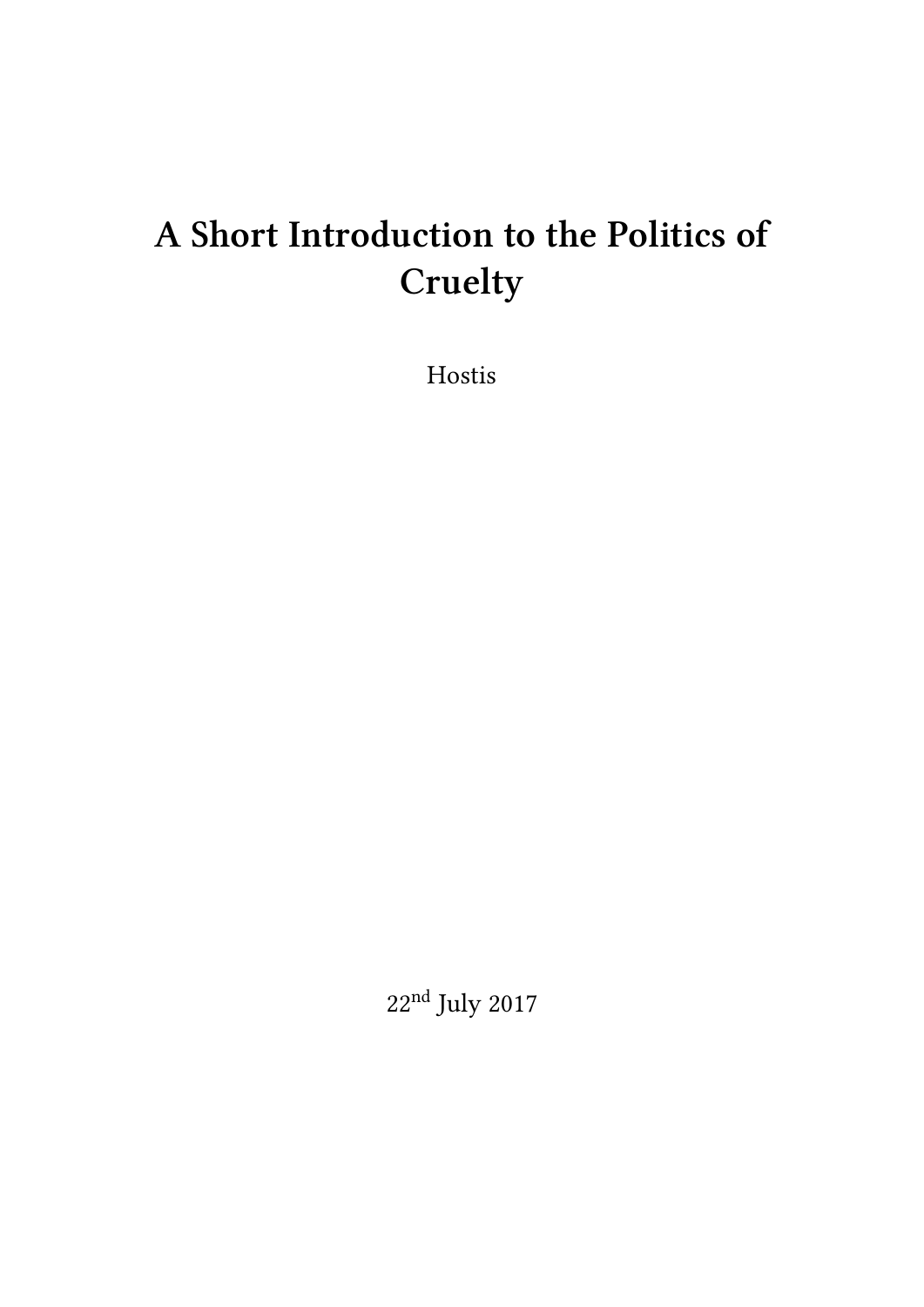## **Contents**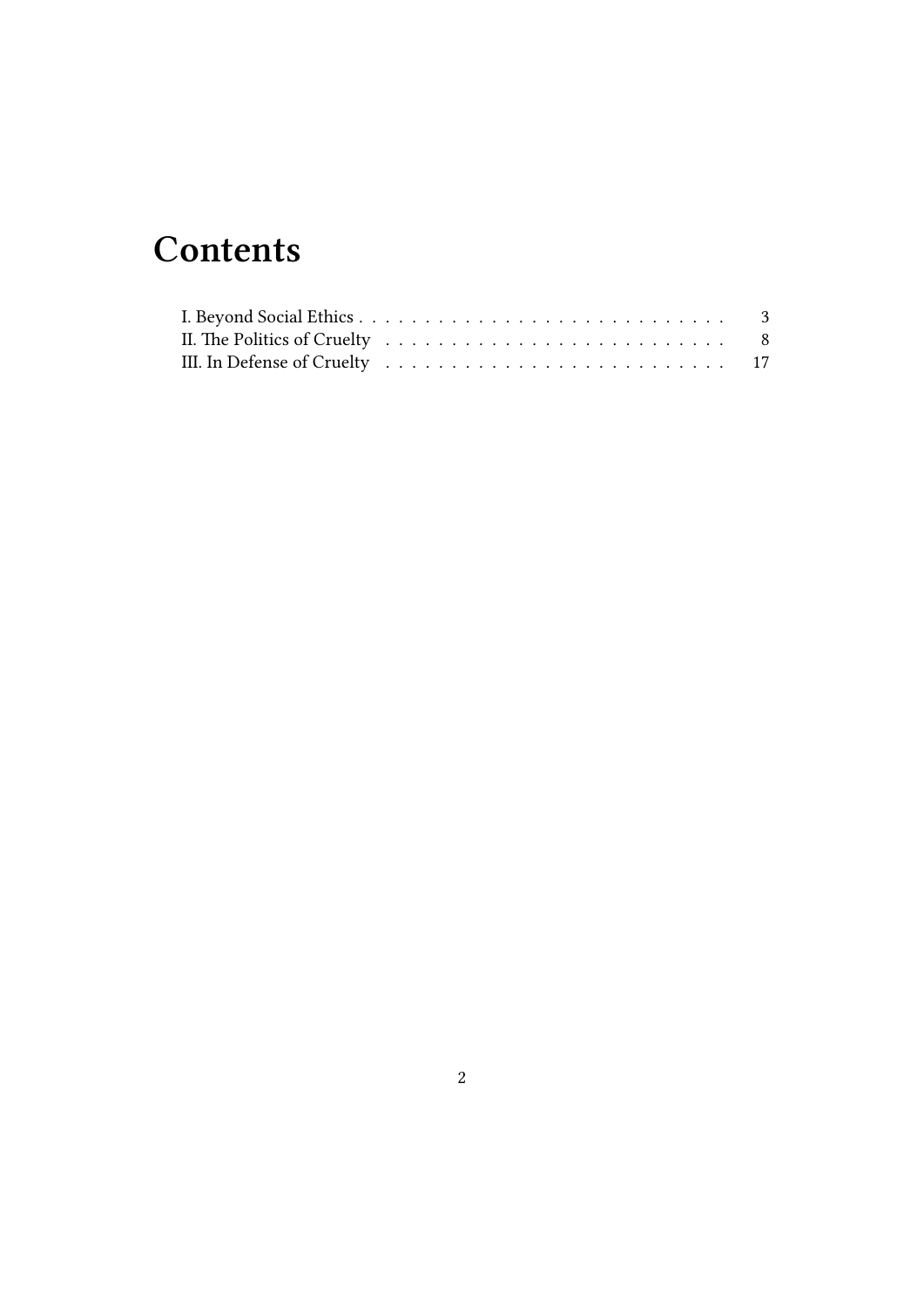*Hostis* is a negation. It emerges devoid of ethics, lacking any sense of democracy, and without a care for pre-figuring anything. Fed up with the search for a social solution to the present crisis, it aspires to be attacked wildly and painted as utterly black without a single virtue. In thought, *Hostis* is the construction of incommensurability that figures politics in formal asymmetry to the powers that be. In action, *Hostis* is an exercise in partisanship – speaking in a tongue made only for those that it wants to listen. This partisanship is neither the work of fascists, who look for fights to give their limp lives temporary jolts of excitement, nor martyrs, who take hopeless stands to live the righteousness of loss. *Hostis* is the struggle to be dangerous in a time when antagonism is dissipated. This is all because *Hostis* is the enemy.<sup>1</sup>

### **I. Beyond Social Ethics**

Religion played midwife to anarchism. We do not fault them for this, but we are amused at how quickly anarchists 'keep it in the family' of faith. All modern radicalism has the same root: the anabaptists. Such dignified roots are hard to disown, as many of the original anabaptists were anti-authoritarians who rejected the rule of law on earth and fought for a collective way of life anchored by the shared resources of the commons. The grand importance of this revolt is not simply their criticism of authority or their appeals to collective life, but their apocalyptic millennialism. In short, the pre-history of anarchism begins with utopia – the complete upheaval where the rotten world is wholesale turned into paradise.

Do not misunderstand; we too are utopians. What disturbs us are the utopias spoken about in the company of friends. Those more concerned with history than us can trace this thread through time, detailing how each overturning corresponds with the historical content of its era – why More's utopia put an end to religious strife through common property, why Fourier's oceans turned to lemonade, and why Le Guin rewilded Northern California. Our concerns are tied to two images of utopia peddled by contemporary anarchists: those confused souls who imagine that they can 'be good' (ethics), and the many confused attempts to create islands of good in an otherwise fallen world (prefiguration).

<sup>&</sup>lt;sup>1</sup> Hostis was what Rome called enemies of the state, though it also means 'stranger.' The term is inspired by the barbarian, who is not understood by Imperial powers because they do not speak a recognized language and break civic norms through uncontrolled acts of violence. For more, see Crisso and Odoteo's "Barbarian: The Disordered Insurgence," an amazing 2003 Italian insurrectionist critique of Michael Hardt and Antonio Negri's *Empire*, Michel Foucault's Collège de France lecture "Society Must Be Defended" pages 194–208, and Gilles Deleuze and Félix Guattari's two nomadology plateaus in *A Thousand Plateaus*.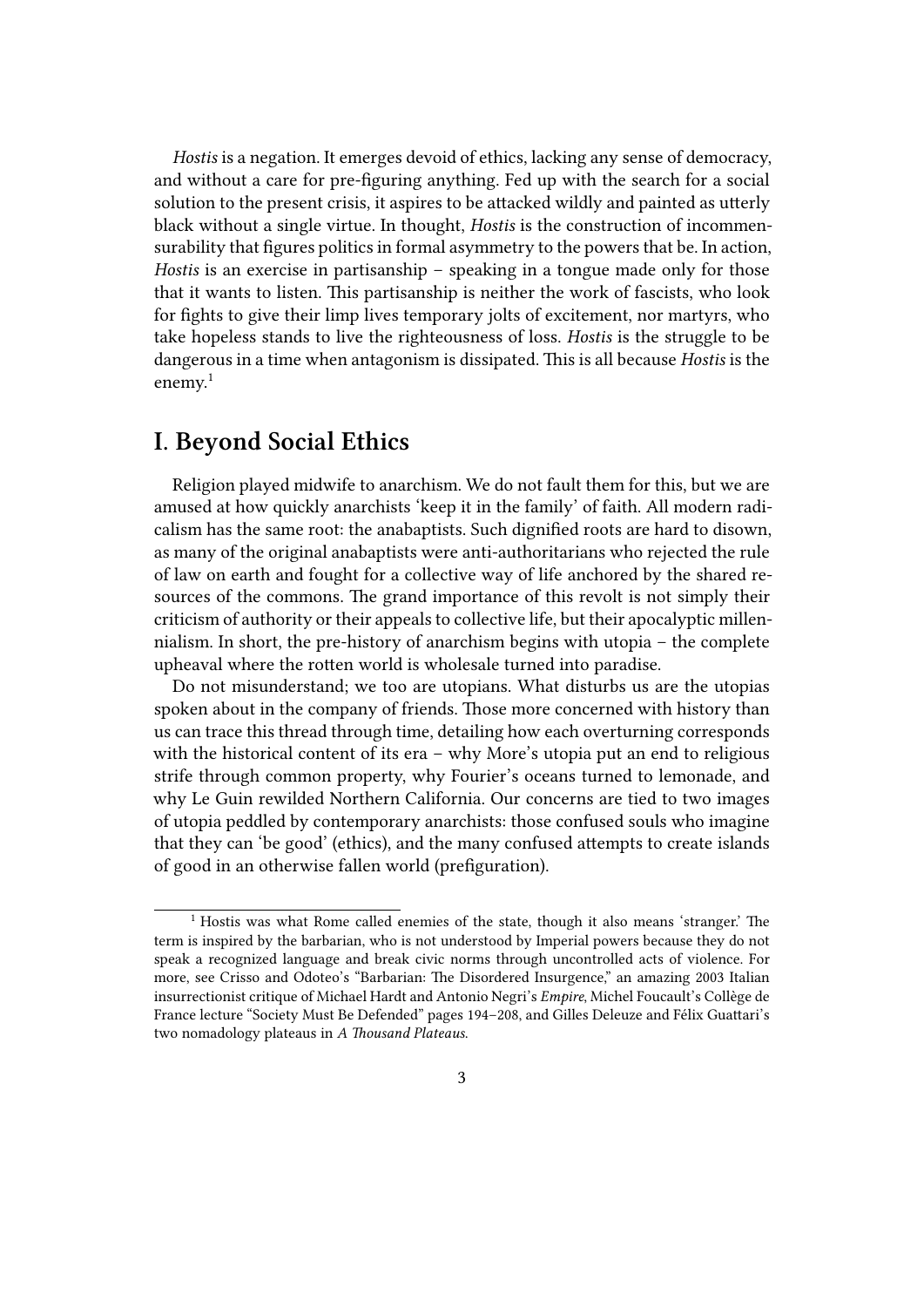**The first: do-gooders.** We do not want to be better than our enemies. They are good, and that is why we hate them. They go to church, pay their taxes, and play well with others. They care about the environment, they oppose intolerance. The problem with do-gooders is that they try to be better than their enemies. So busy being 'for good things and against bad things' that they lack vision. Strategy is utterly lost on them.

Our readers are no doubt familiar with Nietzsche's critique of morality, but there is little harm in briefly rehearsing the argument. His genealogy of morals goes like this: in the deep mythological past, the strong prevailed. These 'masters' of the world glorified themselves, and so they pronounce that which extolled their power to be 'good' and denigrated their weaker foes by calling 'bad' anything associated with their feebleness. In a stroke of genius, a weaker but far more cunning people toppled their oppressors by inciting a 'transvaluation of values' that labeled their own meekness as 'good' and denounced the power of their captors as 'evil.' While that singular event was genius, the people who came after them stupidly believed this 'slave morality' to be more than a clever trick. These fools committed themselves to a pathetic 'ascetic ideal' of false modesty whereby the joys of this life are given up in exchange for a richer afterlife.<sup>2</sup>

No matter how far anarchists – the great opponents of the church, state, and capital – think that they have distanced themselves from their original foes, Nietzsche is surely laughing at them today.<sup>3</sup> Consider the holy habits of those punks who sleep on the floor and dress in all-black hairshirts. No anarchist is starving themselves to death in a symbolic expression of their hunger for God, yet there are plenty of St Catherine of Siena's among us who take their special diet to be a purity strike against the-powers-that-be. To these people, we say: we could care less about how you have 'dedicated your life'! Save any talk about personal commitments for those who believe in an afterlife.

Ethics is an impediment to us. For Christians, the reward for leading an ethical life is spiritual. For non-believers, the only compensation is psychological – the knowledge that 'goodness is its own reward.' This is the self-righteousness that fuels the principled stances, empty proclamations, and futile deeds that makes one's life into a million acts of insignificant personal resistance. It is the voice that tells you that dignified defeat is worse than playing dirty. We say: rid yourself of these illusions. The earth does not smile any more on those who refuse to shop at Wal-Mart, call themselves anti-capitalist, or eat organic. We are incensed by anyone who thinks that they can 'be good,' 'do good,' or even 'be part of the solution.'

 $2$  There is no use bothering with a morals/ethics distinction. Far too much ink has been spilled in attempts to draw distinctions without a difference. We have the least distaste for Tigqun's 'ethics of civil war' but still find it too unpalatable to waste any effort discussing.

<sup>&</sup>lt;sup>3</sup> Perhaps the only group worth even engaging in our context, even if we are critical.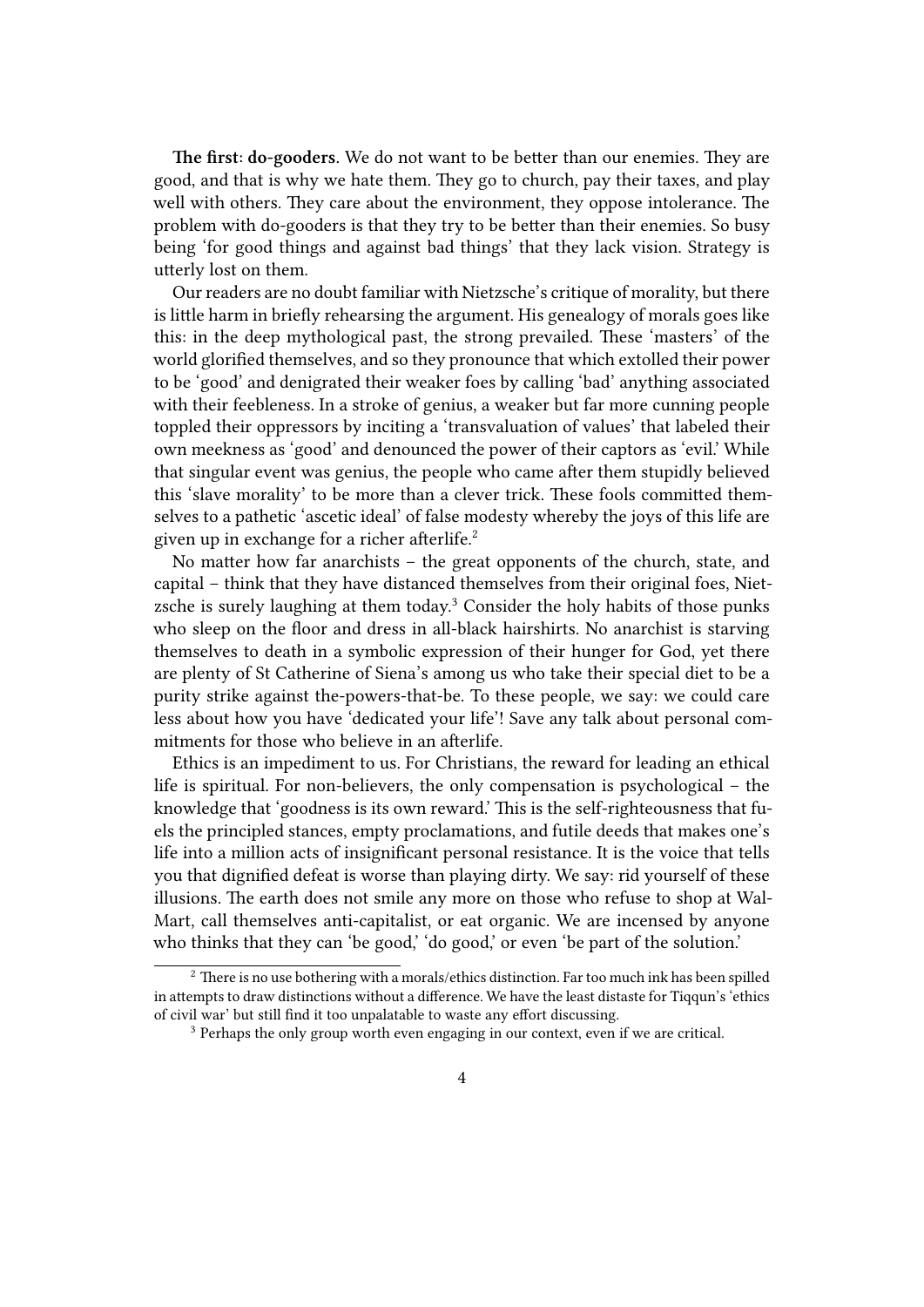At the core of ethics is the concept of virtue. We are convinced by those antiracist theorists who have shown how any concept of virtue is inseparable from a certain notion of whiteness. Hidden within this whiteness is a caesura that splits the good from the bad. We know exactly what good stands in for here – good means nonthreatening. Virtuous subjects are afforded the presumption of goodness, while others must fight for it, to justify it, to beat back the skepticism. This is why straightness has no coming out stories, why whiteness claims no common history, and why children simply 'make mistakes.' But do not worry!, liberalism says. While some are born with the presumption of good on their side, we are told, everyone has a kernel of evil deep within. Be careful, be prudent, be smart! Each person decides their own fate, the story continues, for everyone is simply a collection of their past choices: their jobs, their friends, their search history. The absurd thing is that liberalism actually believes its own tale. It has charts that plot everyone with a statistician's accuracy. Innocence is awarded to the best, dangerousness to the worst. People respond to this strategic terrain through a variety of tactics. The two most common are based in the fight for recognition, each taking a side of the grand fissure, both born of a common cause and thus twins, hopelessly dependent on the other. There is the politics of safety, which protects innocence by associating risk with privilege. There is the politics of abjection, which revels in dangerousness only as much as it has already been marginalized (the dumb "existence is resistance" platitude). The dirty little secret is that governments long ago found forms of management that secure virtuous outcomes even with non-virtuous subjects.<sup>4</sup>

The alternative to personal ethics is outlined in Bernadette Corporation's film *Get Rid of Yourself.* Ethics, on the one hand, demands a unified, consistent, principled set of habits that constrains one's activities to what is good. This is why the politics of abjection can be the most reactionary, as it simply parrots the world in relief. A life without ethical commitments, on the other hand, allows one to be free to do whatever. The immoralist's freedom does not come from the transgressive deviant's 'being not as one is supposed to be,' but the freedom of someone who has gotten rid of themselves and therefore becomes indifferent to *being any particular way at all*. Only then is one free to take on multiple identities, free to advocate contradictory positions, and free to speak in as many voices as necessary. There are certainly risks involved, and we have nasty names for those who use this freedom poorly: opportunists, cheats, and traitors. What one does with such freedom, however, is not ethical; it is political.

When it comes down to it, the point is not to be better than our enemies but to eliminate them. And such a task is completed on the field of politics, not ethics.

<sup>4</sup> Mitchell Dean, *Governmentality*, 2nd edition, 190–191.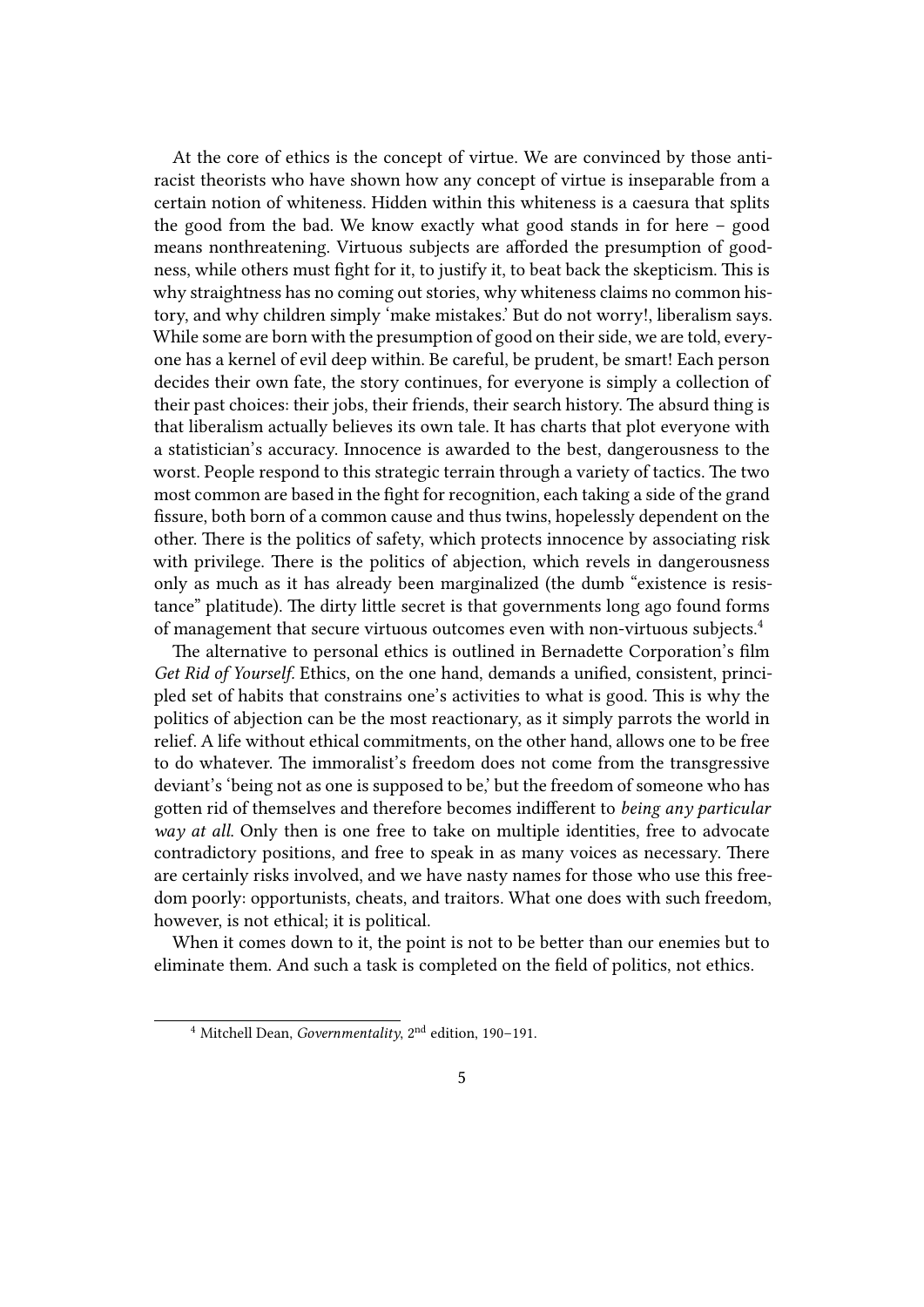**The second: prefiguration.** We are not pacifists. And while not all practitioners of prefigurative politics would call themselves pacifists, prefiguration is inherently pacific – it pursues social solutions to political problems.

The first proponents of prefiguration affirmed society against the state. There was something provocative about 'the social' in the concept's early days at the tale end of the 18<sup>th</sup> century. Rationalists and free thinkers dreamed of sociallyengineered alternatives to the strife of aristocratic war, plebeian food riots, and rampant exploitation. While anachronistic, it is still fun to read the utopian socialist fantasies of William Godwin, Henri de Saint-Simon, Robert Owen, and Charles Fourier. With the second-half of the 19<sup>th</sup> century, however, the new 'social sciences' invented techniques for charting, measuring, and managing the social – these now ubiquitous techniques were made to survey population groups for various behavior and risks, and led to voluntary social programs (insurance, compensation, education, training, and assistance) for peacefully creating 'more moral' and 'more effective' patterns of social behavior without the need for much direct intervention.<sup>5</sup>

The problem with the social is not that it fails at its intended goals. There is no use in disputing the advances in education, science, or medicine brought by scientific planning of the social – they work. We instead take issue with the means through which the social brings social peace. As French historian Michel Foucault points out, the social was invented simultaneously with the science of the police and publicity, or as they are known today, Biopower and The Spectacle. The former ensuring that everything is found and kept in its proper place, and the latter making certain that everything which is good appears and everything which appears is good. The historical effects is that within the span of a few decades, the governmentalized techniques of the social were integrated into contemporary life and began passively making other means of existence either unlivable or invisible. Today, the social is nothing but a de-centered category that holds the population to blame for the faults of government.<sup>6</sup>

Prefiguration fails to question the social. This is because prefigurative politics is: the act of reinventing the social. Socialist radicals come in a number of flavors. There are dual-power anarchists, who believe in building parallel social institutions that somehow run 'better' (though they rarely do, or only for a select few). There

<sup>&</sup>lt;sup>5</sup> Jacques Donzelot, a student of Michel Foucault, claims that the techniques invented in France at that time were used to resolve labor conflicts. The key, he argues, was that the state wanted to compensate workers without also granting them any political power. See Donzelot, *L'invention du social: essay sur le déclin des passions politiques*.]

 $6$  Recognizing the victim-blaming function of the social is not new. Anarchist nihilism as a long, storied history of rejecting the influence of the social. For a good overview, see Aragorn!'s 2013 essay collection *Boom: Introductory Writings on Nihilism*.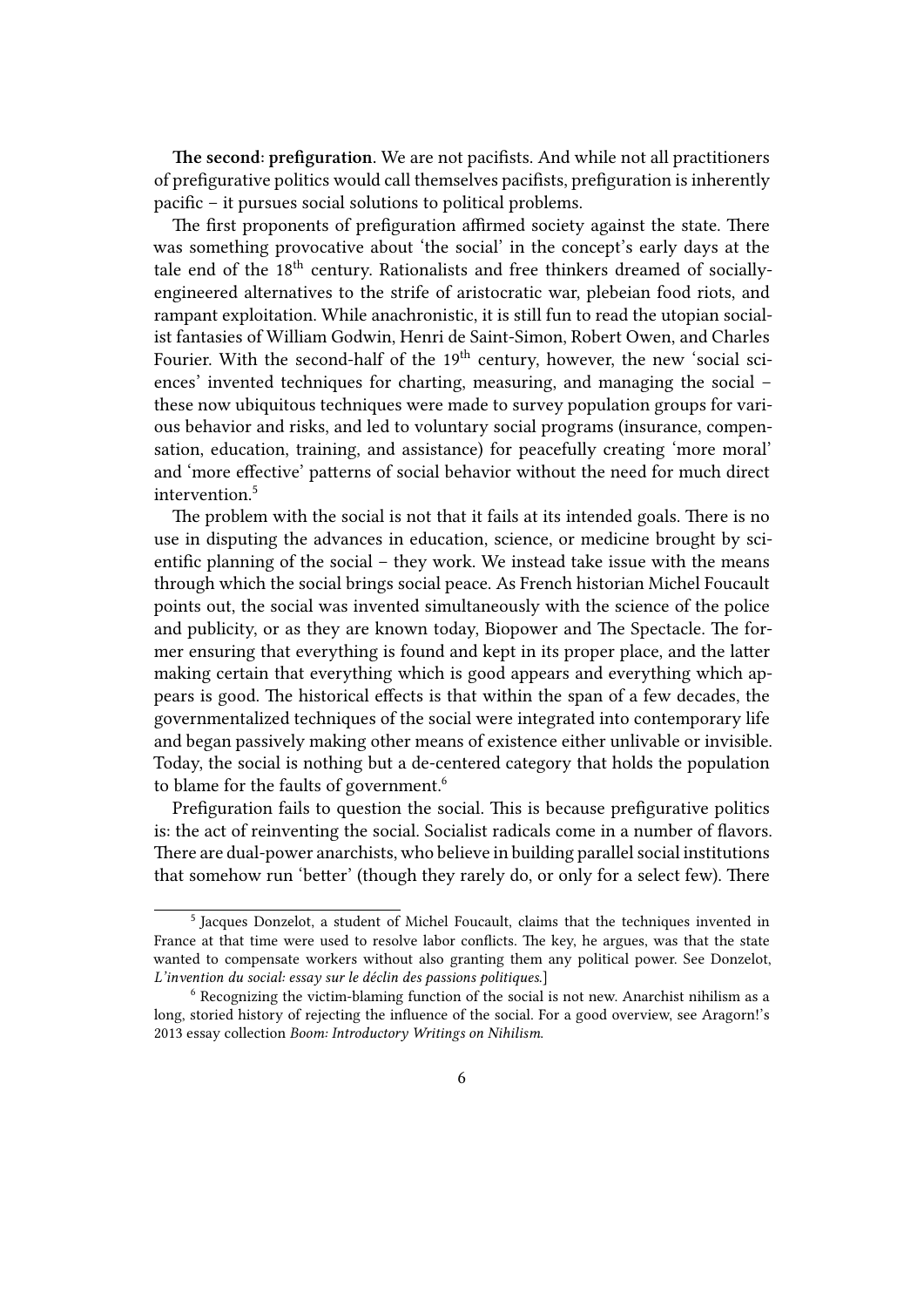are humanist anarchists, who believe that when most styles of governance are decentralized, they then bring out human nature's inherent goodness. There are even pre-figurative socialists ("democratic socialists" or "reformists") who believe that many equally-allocated public resources can be administered by the capitalist state.<sup>7</sup> Ultimately, the social functions for prefigurative politics just as it did for utopian socialists and now the capitalist present – the social is the means to an ideal state of social peace.

Let us be clear, we are not calling for social war. Everywhere, the social is pacification. Even social war thinks of itself as (good) society against the (bad) state. This is just as true of an 'anti-politics' that pits the social against politics. Look to John Holloway or Raúl Zibechi, who focus on indigenous resistance to the imperialism of capital and the state. Both argue that the threat is always 'the outside,' which comes in the form of either an external actor or a logic that attempts to 'abstract' the power of the social. Holloway argues that when the state is an objective fetish that robs the social of its dynamic power (*Change the World*, 15–9, 59, 94), while Zibechi says that indigenous self-management provides "social machinery that prevents the concentration of power or, similarly, prevents the emergence of a separate power from that of the community gathered in assembly" (*Dispersing Power*, 16). Such a perspective is deeply conservative in nature, and they lack a revolutionary horizon – they reject whatever are dangers imposed from without only by intensifying the internal consistency of a (family-based) community from within, thickening into a social shell that prevents relations of externality. Without going into much detail, this is the largest drawback to already existing utopian socialist experiments – the same autonomy that allows a group to detach from imperialistic domination also becomes cloistered, stuck in place and lacking the renewal provided by increased circulation.

Civil war is the alternative to the social. Against the social and socialism, we pit the common and communism. Our 'alternative institutions' are war machines and not organs of a new society. The goal cannot be to form a clique or to build the milieu. Insurrectionary communism intensifies truly *common conditions* for revolt – it extends what is already being expropriated, amplifies frustrations shared by

<sup>&</sup>lt;sup>7</sup> Interestingly, many liberal anarchists are not pre-figurative. Though they would bristle at the label, most anarchists today owe their theory of power to the liberal tradition. Such anarchism is concerned with the legitimacy of power, which begins with a possessive individualism that expands through the principle of non-coercion ('your freedom ends where mine begins') and contractual exchange (voluntary agreement). Liberal anarchists are in essence anti-corporate libertarians, as they hold that either individuals cannot accede power to institutions (*corporatio*), or if they can, such consent must be democratically determined. This is why we should be suspicious of liberals, even the anarchist ones, for they come dangerously close to the neoliberalism of Margaret Thatcher', who herself declared that "there is no society."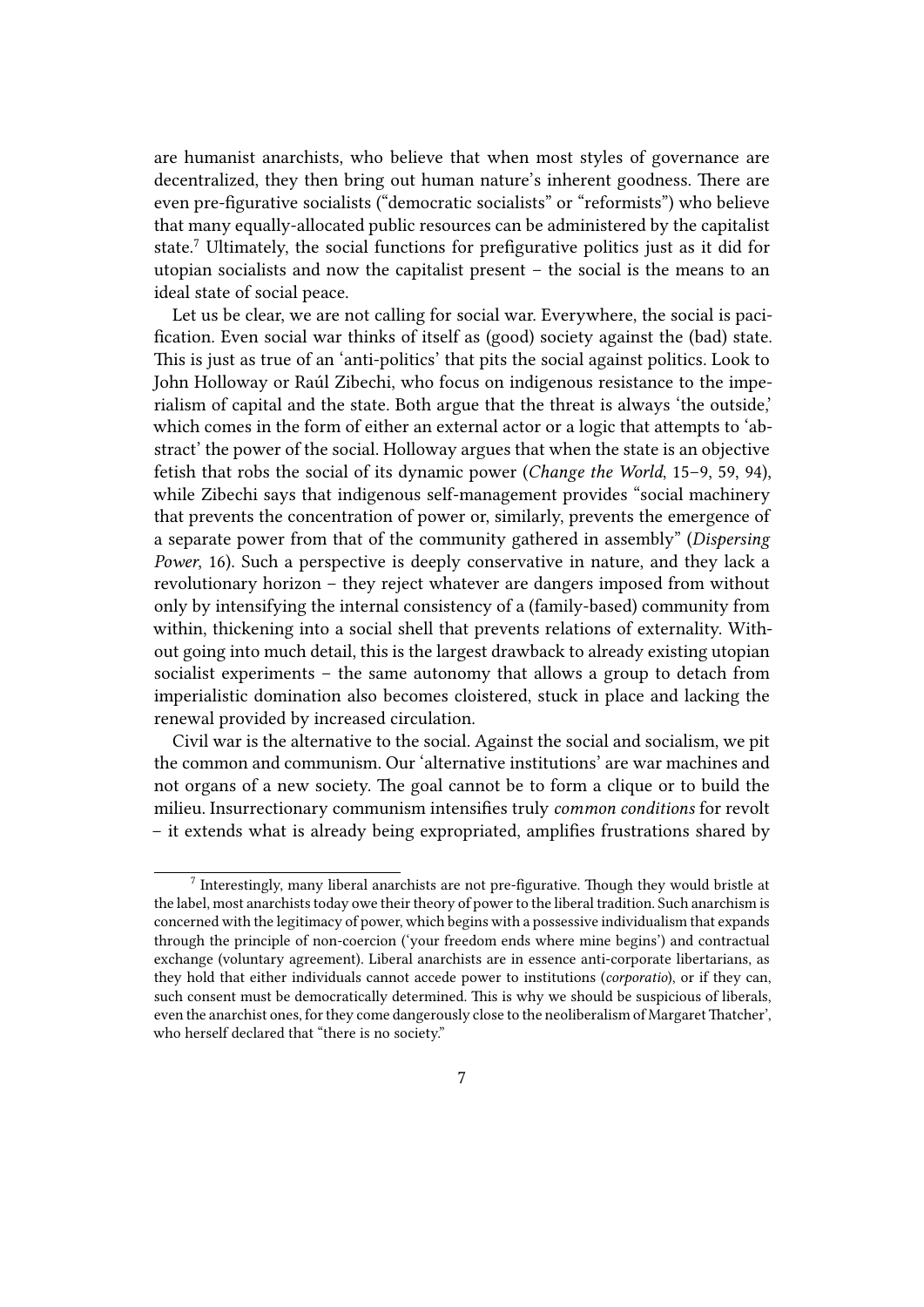everyone, and communicates in a form recognized by all. We fight for sleep, for every minute in bed is a moment wrested from capital. We deepen the hostility, for anger is what keeps people burning hot with fury during the cold protracted war waged by our faceless enemies. We spread images of insubordination, for such scenes remind everyone of the persistence of defiance in these cynical times. If we build infrastructure at all, it is conflict infrastructure. Most of the time, we take our cues from pirates, who would never strike out alone like Thoreau to invent something from scratch. They commandeer full-formed tools of society and refashion them into weapons. The other thing we have learned from pirates is that duration is a liability; abandon anything that becomes too costly to maintain – a project, a struggle, an identity – there are a million other places to intensify the conflict. But even in our life behind enemy lines, we agree with Gilles Deleuze and Félix Guattari, who insist that war is only a secondary byproduct of the war machine; producing new connections is its primary function (*A Thousand Plateaus*, 416–423). We like how Tiqqun elaborates on this difficulty. If one focuses too much of living, they descend into the insulated narcissism of the milieu. If one focuses too much on struggling, they harden into an army, which only leads down the path of annihilation. The politics of civil war, then, is how exactly one builds the coincidence between living and struggling. Though most know it by its reworking, *Call*: to live communism and spread anarchy.

#### **II. The Politics of Cruelty**

The politics that seduces us is not ethical, it is cruel. Few emotions burn like cruelty. Those motivated by cruelty are neither fair nor impartial. Their actions speak with an intensity that does not desire permission, let alone seek it. While social anarchism sings lullabies of altruism, there are those who play with the hot flames of cruelty. We are drawn to the strength of Frantz Fanon's wretched of the earth, who find their voice only through the force of their actions, the sting of women of color's feminist rage, which establishes its own economy of violence for those who do not have others committing violence on their behalf, the spirit of Italy's lapsed movement of autonomy, which fueled radicals who carved out spaces of freedom by going on the attack (*"Il Diritto all'Odio"* – *The Right to Hatred*), the assaults of Antonin Artaud's dizzying *Theatre of Cruelty*, which defames the false virtues of audience through closeness with the underlying physicality of thought, and the necessity of Gilles Deleuze's ontological cruelty, which returns difference through a change so painful that it breaks through the backdrop of indifference.

Interested in cutting through the noisy clutter of modern society, The Red Army Faction invited their enemies to "attack wildly" and paint them "as utterly black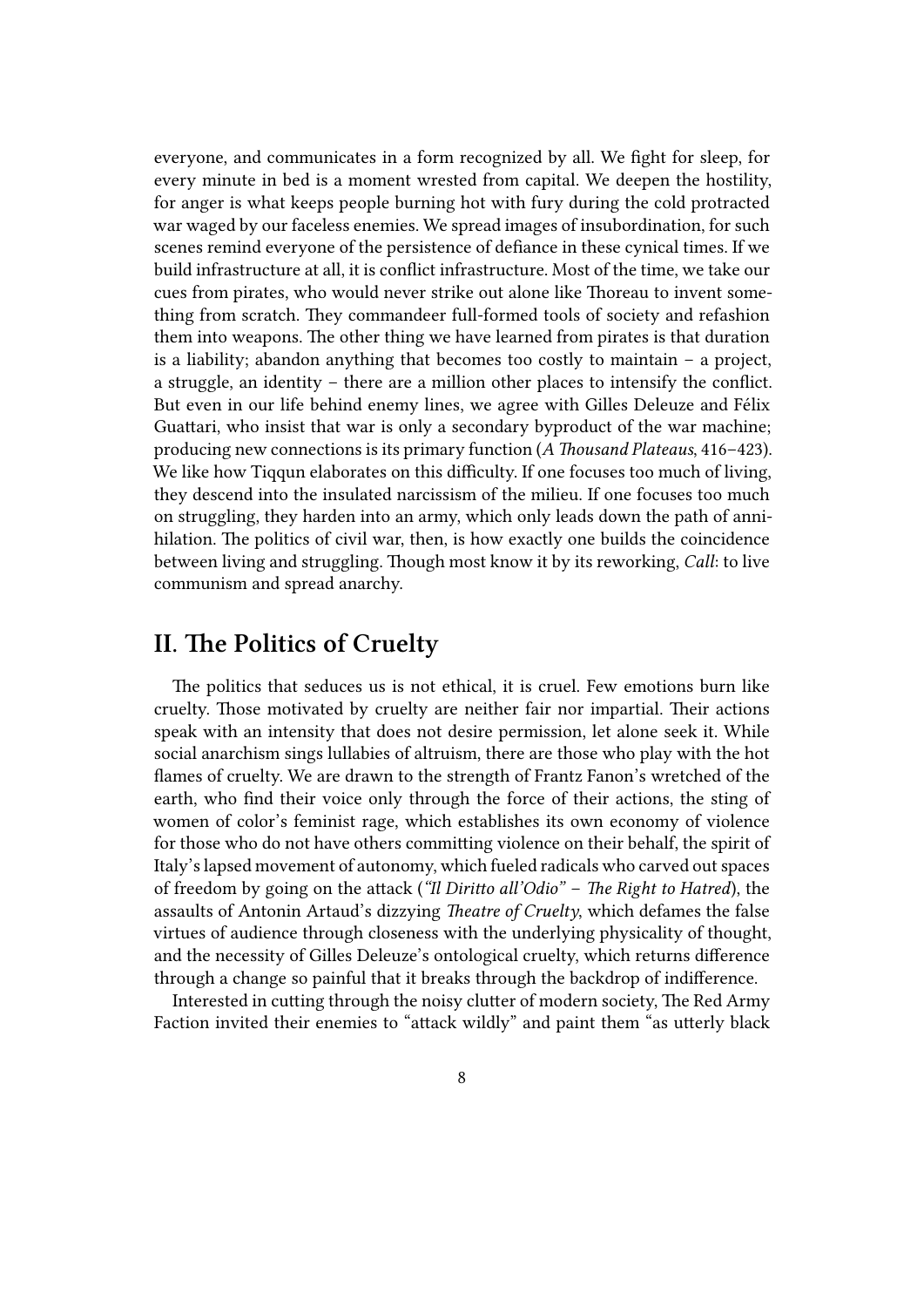and without a single virtue" (*Urban Guerrilla Concept*). This wonderfully illustrates *Hostis* because our struggle is similarly one of asymmetry. This is also why we do not agree with the Maoist conclusion that the RAF draws; for them, "we must draw a clear line between us and our enemy." We have little patience for such manufactured decisiveness, an axiomatic decisionism of 'the two' that is best left to rot with the petrified corpse of Lenin. Our enemy no longer confronts us a subject, but as a general environment of hostility that seeks to neutralize us (*Introduction to Civil War*, §66). Such diffuse conflict is no doubt disorientating, but it does not prevent a return of certainty. Yet any reorientation at the level of the subject – friend, enemy, innocent, dangerous, or otherwise – will be a false one. More appropriate for us is then the politics of difference, which usually gets coded according to categories of identity. But this requires first peeling back the liberal synthesis that dominates the politics of difference. Only then do we find that each perforation is a point of leverage.<sup>8</sup> The question arises: what cruelties make our differences into a million cutting edges?

**Masochism**. Cruelty materializes out of the world itself. Spiders are never taught how to spin a web or suck an ant dry. It is merely how they live. Meaning is not some human thing that we invented to make sense of the dumb universe, nor is it given from on high from some divine all-knowing authority. Thought bubbles up, escaping through cracks. We breathe it in like gas, sip on it like wine, or let is pass right through us like some hard, undigestible meal – and to our hazard. For thought is what allows us to override our programming, biological and social. There are those sadists who think of themselves as warriors of truth. Their names annoyingly find their way into many conversations, "Christopher Hitchens said that…" "Did you hear what Richard Dawkins did the other day…?". Their sadism shows them to be nothing but narcissists who pleasure themselves by condescending to others. The sadist's economy of cruelty is self-serving, as it works through a zero-sum game that builds up the sadist by tearing down their foes.

Opposite the sadist, there is another important figure in the sadistic's zero-sum economy of cruelty: the martyr. The martyr is someone who sacrifice themselves. So common is the martyr today, that nearly everyone already understands how they live. It is the logic of our enemies, and it is clear who seeks refuge in the logic of sacrifice: fascists and activists. Fascists ritualistically feed on the flesh of broken bodies and drink spilled blood to gain eternal life. Activist ritualistically transubstantiate their creature comforts by gifting them to the cause. Such death and

 $8$  Tiqqun myopically claims that predicates/qualities are only possible points of control. While true, it seems obvious that the opposite is also the case. Others just as short-sighted repeat the claim, such as the Institute for Experimental Freedom who use it as a fundamental precept for *Between Predicates, War*. While we can blame Badiou's influence for Tiqqun's aseptic definition of the Common, IEF's is far less clear.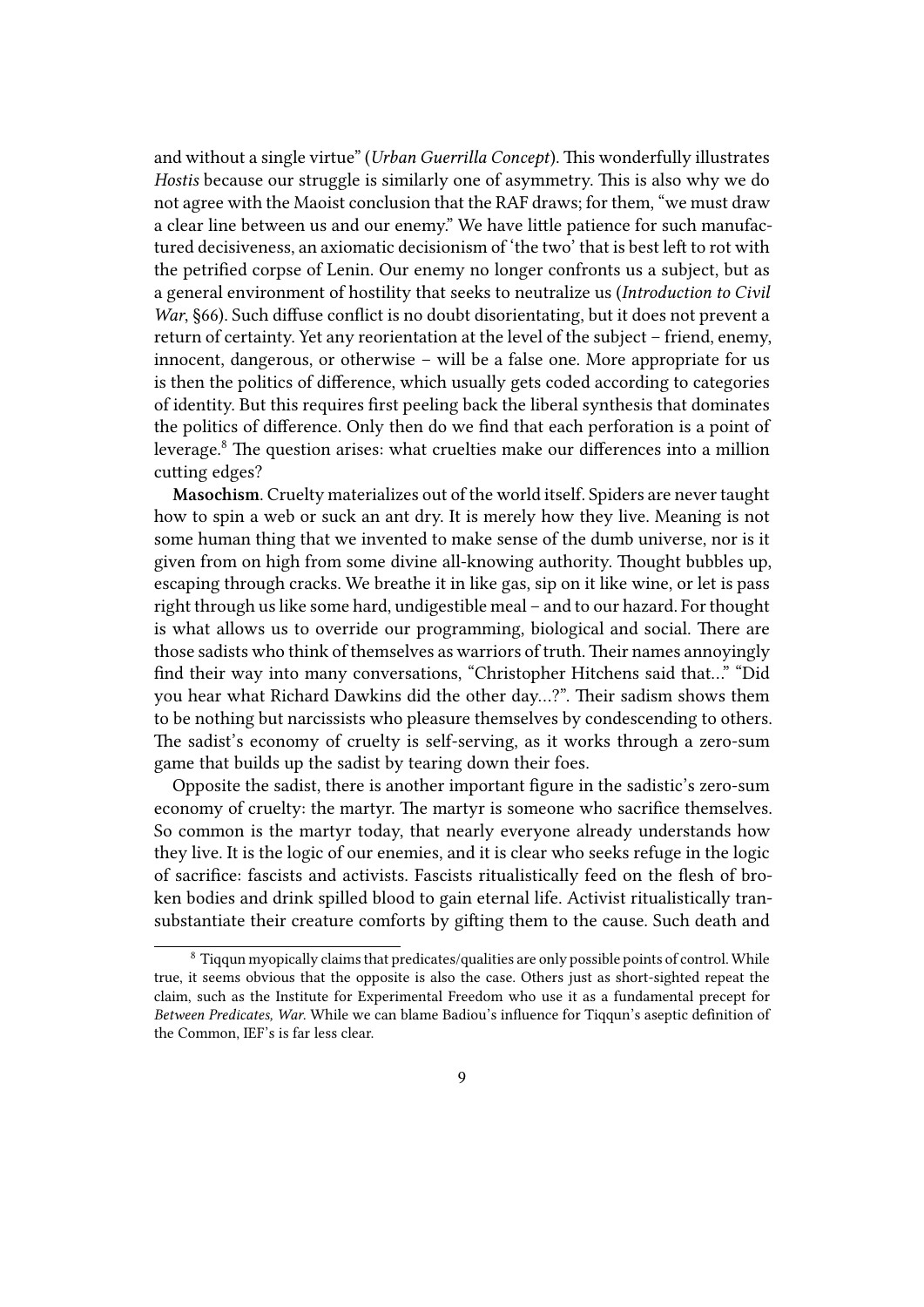discomfort is slavish. Reeking of the worst theology, the martyr's sacrifice follows from thinking stunted by a restricted economy of representation. In their limited imagination, they imagine lives to be scarce commodities, and that these lives can be exchanged for something in return. Think 'nice guy' sexual entitlement, murderous 'service' to the state. Also think anarchists' vouching for other's great acts, do-archists' sweat equity, privilege theorists' measured valuation of bodies. "Those who deserve the greatest are those who have given the most (of themselves)."

Masochistic thought operates through an economy of terror. Such thought feeds neither the sadist nor the martyr. It does not build up one side while tearing down the other. Thought here is not a weapon to be used against horror, as in reason triumphing evil. The masochistic creates an economy of pleasure whereby thought disputes through disruption, troubling and upsetting all parties involved. "Extreme horror alone keeps reason awake," Blanchot reminds us, arguing that "the logic of sacrifice" is a sham, for it holds onto the hope that "the only awakening is an awakening to horror, in which the moment of truth shines through," but without any real effect (Blanchot, *Une pensée finis*, 70–71).

The cruelty of masochism is the result of a paradoxical interpersonal scene that occurs only when there is enough intimacy to wound but too much distance for understanding. As a formula: intimacy + distance = masochism. Desire is the key to understanding such a queer combination of forces. We think of cruelty as only a tool of the sadist. But here we approach you as masochists, through and through. To understand our position, first cast aside what Freud told you about S&M. His own sadistic voice hides masochism by telling us that it is the subservient half to a whole. What a lie. There is nothing complementary about the writings of Marquis de Sade and Leopold von Sacher-Masoch. The first is a bureaucrat's meticulous obsession delivered through his bored cataloging of the laws of obscenity, while the other performs a mythical displacement of sex that remains suggestive in description while artfully evading any obscenity. So yes, sadism is the pleasure of control. But masochism? It is not the pleasure of being ground into dirt, no. Masochism bargains in coldness. There is a dialectical cleverness to its coldness, however. (Masochism is not disinterest.) The masochistic scene begins with attraction – it excites, it provokes, and it builds anticipation – but only to withhold, to frustrate, and to drive mad. The seduction of masochism creates belief, but only as it can continue stringing someone along.

This is not a simple call to transgression. Our enemies have wised up and few include virtuosity in their marketing campaigns. They realize that everyone wants to feel at least a little transgressive these days. The recession of saintly figures does mean that morality tales have disappeared. Virtuousness now appears in negative; wickedness is paraded in front of audiences for them to 'make their own decision.' It hardly works, though, as postmodernism took the piss out of disruption – little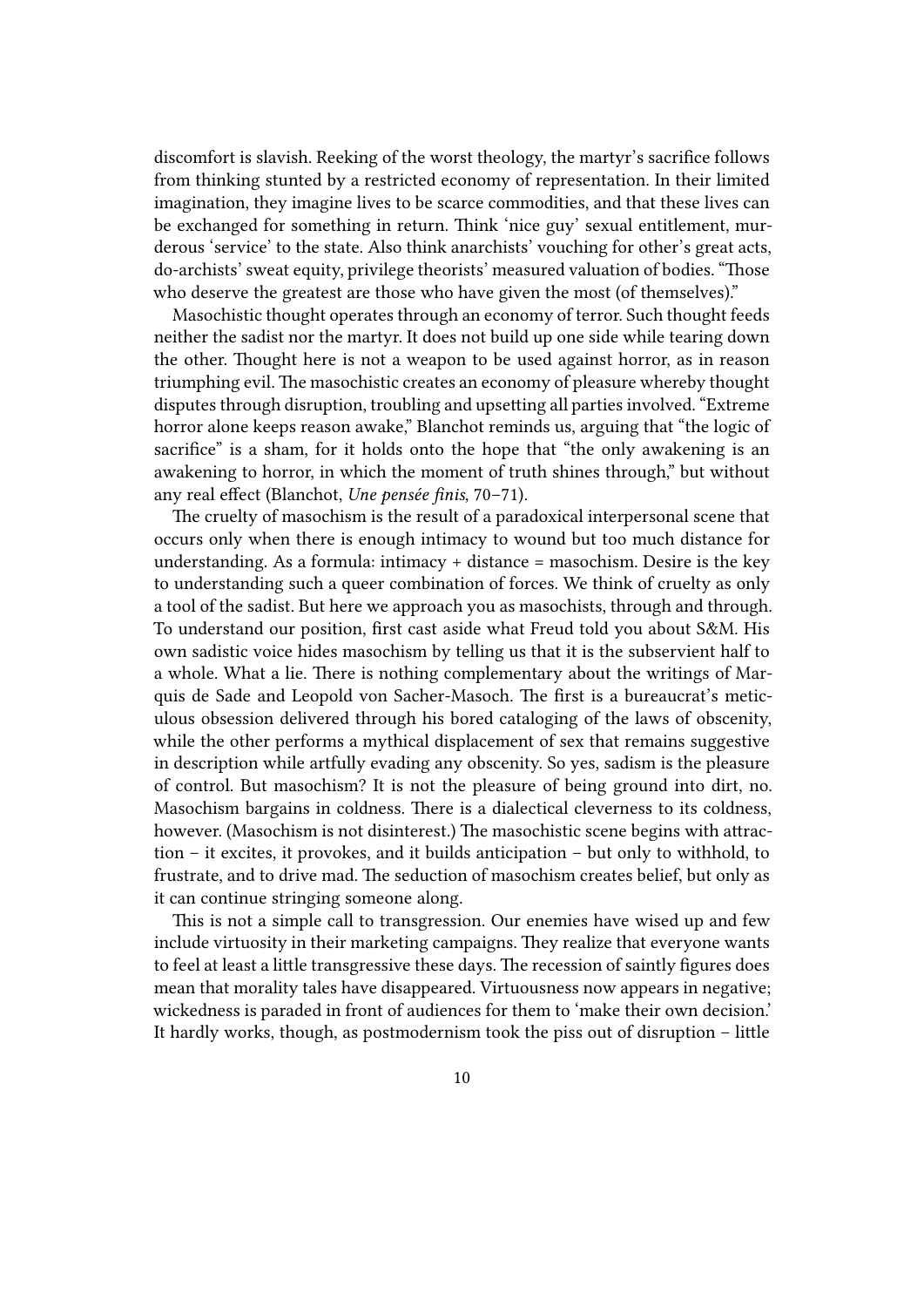is truly shocking anymore. Frat boys love either American Psycho or Fight Club, depending on their mood. There are plenty of stockbrokers that read Bukowski and defense analysts who refuse to miss 'Girls' on Sunday nights. This confirms a suspicion many have had about the radical potential of cultural politics obsessed with its own marginality: rather than condemning badness, today's depictions of transgression end up making it mundane.

Imagine the outrage in 1917 to seeing Duchamp's urinal for the first time! We are reminded of Antonin Artaud's "theater of cruelty." Artaud believed that theater is the most inspired when it connects with our most basic instincts. Instead of a theater of cognition that shocks you think, the theater of cruelty shocks you to feel. Yet the point of the theater of cruelty is not the shock – it uses sensation as a medium that speaks directly to our various capacities as human animals. This is what separates the theater of cruelty from confessional fiction that peddles in the banality of transgression. The theater of cruelty taps into connections that exist at a level that precedes thought, identity, or representation – mutual hunger, not concern for the other – and seeks to rob us of the words *that we have already found* (Artaud, *Selected Writings*, 35). This is how Artaud's theater breaks through the habits of mind that prevent real thought, but without priding itself on ethical commitments, principled stands, or statements belief. Such masochist cruelness provokes because it robs us of the convenient comforts we use to put off the painfully difficult, disorienting process of creative thought.

Our call to sensation is not to titillate or entertain. Postmodernism has so thoroughly colonized pleasure that the 60's slogan 'just do what feels good' now plays more to the interests of Levi's Jeans than anyone else. We instead speak of desire, which reflects the realities of that very primal urge to act against our own best interest. Pleasure is just a feeling; desire sets it all in motion. The jolt of power that comes from slinging a racist insult is pleasure. The delirious notions that center society, such as our ideas of racial hierarchy or financialized capitalism, are the workings of desire. Rationality is an obvious response, but axioms are not terribly effective at combatting desire. Try skipping the bill through the assertion that no monetary mass 'exists' anywhere. Artaud's theater shows us how to proceed *by way of delirium*. It cuts into desire, rearranging investments and builds a new will to power. Strategically, we are interested in the cruel desires of masochism. Instead the usual focus on deviants, who rub their exceptional filthiness in the face of prudes, we approach desire as communists speaking to what is truly common among the masses. Our point of access not that grandma's hidden kink or our neighbors subtle racism. We follow the theater of cruelty's search for things so basic that they exceed our best attempts to contain them (limited by a sexual identity, divided by racialized categories). Cruelty instead feeds on our shared appetites, collective frustrations, and mutual fascinations. There is nothing further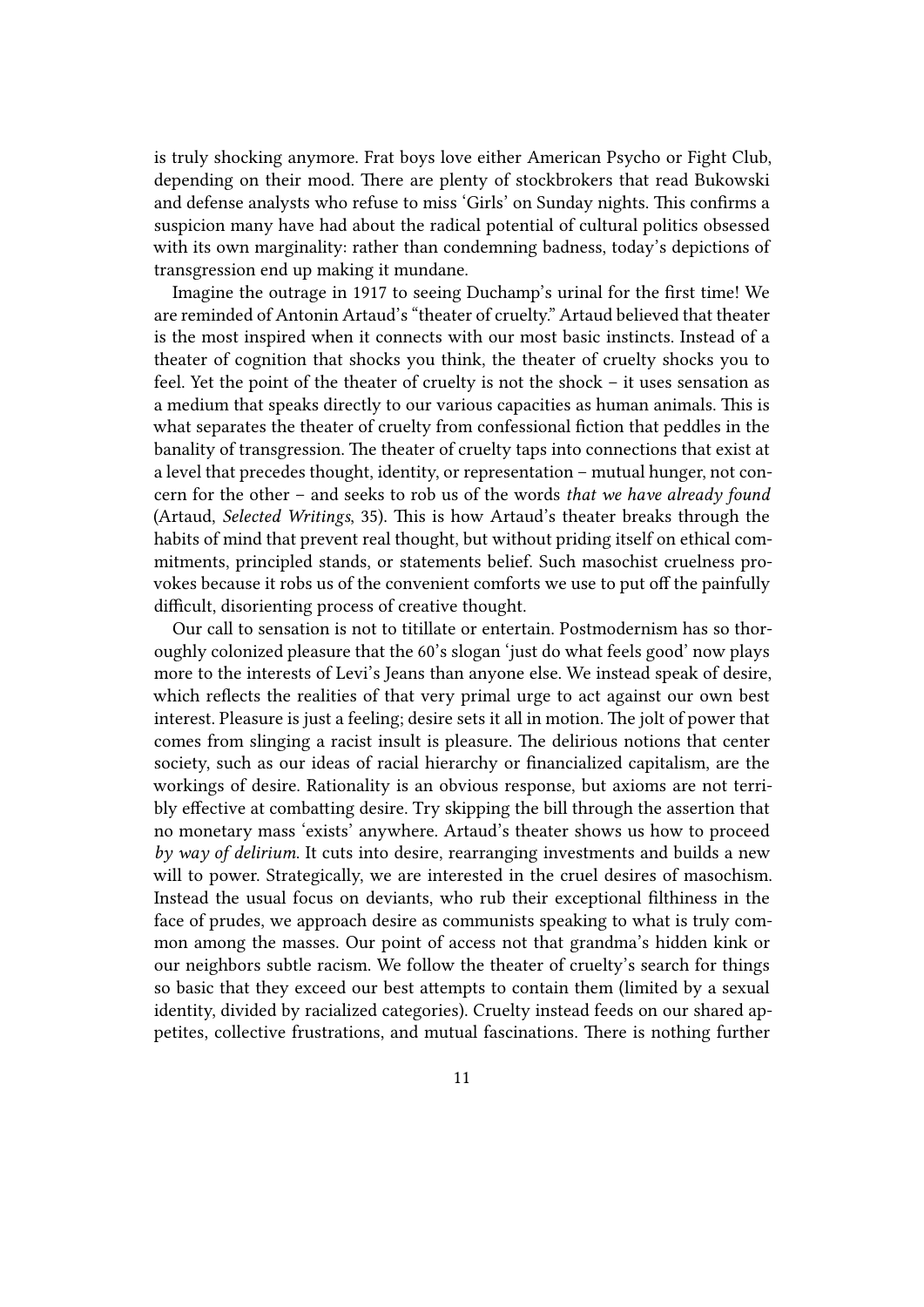from the politics of policies, programs, and planned futures. Its image of change does not involve activist campaigns, mass movements, or political campaigns. The theater of cruelty is played out as "an insurrection without an immediately recognizable enemy" (Gorelick, "Life in Excess"). Its politics of sensation spreads at the level of our passions – privately simmering in the cold hatred of isolation, erupting on the streets in the hot flash of riots, and fought in all the moments between the everyday and the spectacular.

**Civil War.** We reject the whole idea of 'the law' that Derrida so famously problematizes.<sup>9</sup> He shows how the law is a text like all others  $-$  a set of fictions whose authority comes from nowhere in particular and is justified through empty absolutes. Moreover, acts executed in the name of law are arbitrary and random, for the only defense for the violence of their actions is sovereignty. There is nothing that differentiates the law from any other act of force, except that the law claims to hold the exclusive right to commit violence. To cede authority to any law, then, is to cede any potential for *insurrection*.

What insurrection promises is civil war, as in the indefinite suspension of the social. If there are no rules in war, then there are no identities left to affirm in civil war. There is nothing to praise in the unjustness of war, except that it lays bare the starkness of how social categories promise peace but only deliver war. Behind every claim to an identity is a history of suffering, colonialism, violence, and exploitation that renders meaningless the statements of 'proudly' claiming 'our' identity. We should not pride ourselves on the victories of our enemies, but rather pride ourselves in finally coming to terms with the freedom to have been done with any identity whatsoever. This line of thought, taken up by Dylan Rodriguez and his work on Filipino American identity, leads to only one conclusion: "there really cannot exist a Filipino or 'Filipino-American' subject, or collective identity…"<sup>10</sup> The challenge of civil war is to retain all of this statement's polemical force and extended it to all identities. In the present society, there cannot really exist any identity category, except in recognizing how it only produces the opposite of the desired, stable, identity it promises; every identity merely tells the story of war – wars past and wars to come – and the asymmetrical power formations that have brought bodies to their present collective moment.

Instead of appealing to the absence of divine authority, as the law does, the force of insurrection comes from a long history of distrusting such authority. It is through cruelty that feminists rightly say that we can tell our stories of becoming politicized through emotions.<sup>11</sup> Politics is nothing but the *anger* we feel at the

<sup>9</sup> Jacques Derrida, *The Force of Law, the 'Mythical Foundation of Authority.'*

<sup>10</sup> Rodriguez, *Suspended Apocalypse: White Supremacy, Genocide, and the Filipino Condition*, 2. <sup>11</sup> Mary Eagleton and Sara Ahmed, "Feminist Futures," in *A Concise Companion to Political*

*Theory*.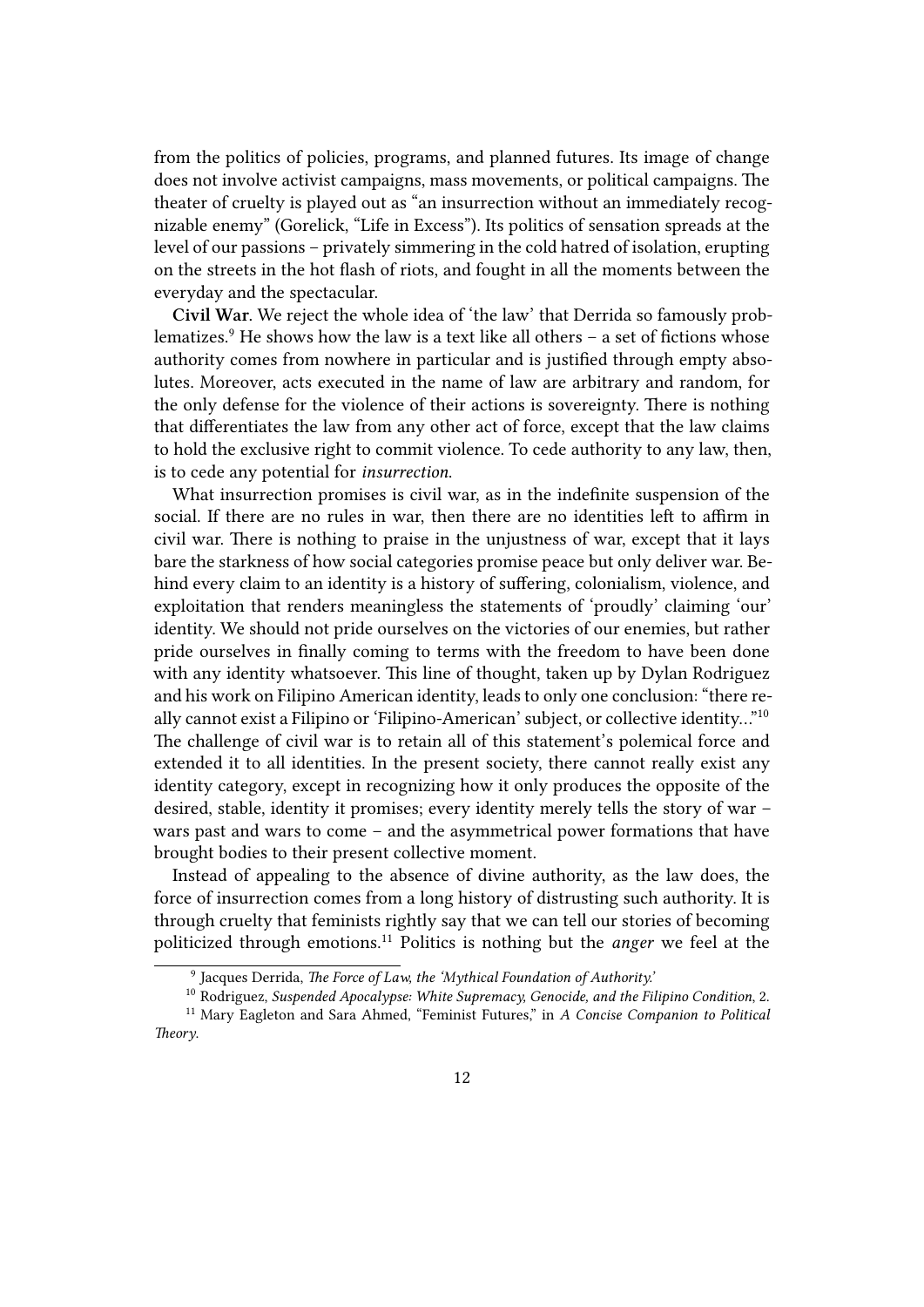degradation and exploitation of the global south for the benefit of the select few in the global north, the *shame* we feel passing beggars on the street, and the *love* we feel for those people who have proven to us that what is most necessary. This is our chance for taking the politics of struggle beyond a strategy of one-ups-man-ship over privileged individuals. Shared affects are the basis for an alternative, and they signal our absolute refusal to buy into the game.

If there is any doubt on the different structures of feeling that separate us from the law, look at the incredible discrepancy between the recent protests in Ferguson, Missouri (civil war) and the inanity of the student 'riots' in Keene, New Hampshire (social unrest). In the former case, people of color mobilized against the state and police brutality after the police shot and killed and innocent black youth. In the latter, white college students were educated in the insubordination appropriate to their career-climbing futures, upset by their frustrated entitlement to pumpkins. Unlike the people of Ferguson, the students in Keene were motivated by the mutual confidence of coddled children, protesting a state that they think should always be working to their advantage. Keene is thus the ideal image of 'social' unrest – the forms of contestation are over a state understood as nothing but the shared means for private appropriation. This is why insurrection is directed away from pumpkin patches and toward the organization of power, as it was done in Ferguson. Only then do we catch sight of refusal's true meaning: civil war.

Remember these images of civil war (Ferguson) and social unrest (Keene), for the Spectacle always operates by reversing this relationship. Through the eyes of the Spectacle, the people of Ferguson represent social unrest, yet we see a multitude who refuse to be properly socialized into their present conditions. Through the ears of the Spectacle, the students of Keene represent civil war, yet all we hear about 'civil war' is a temporary suspension of 'good manners,' and 'orderly conduct.' So in the face of corporate news reports, we say we are thankful for our failure to be commensurate with society. We relish any deepening of this incommensurability, with the desire to see it reach the threshold where insurrection exceeds social unrest and becomes civil war.

**Partisanship.** Partisanship can be contrasted with citizenship. Citizens are those who contribute, knowingly or not, to the wellbeing of the (social) state. The do not do this alone, as biopolitical governance is happy to offer loans to homeowners, educational opportunities, job training, and other things to irrigate the channels. Even unruly citizens help iron out the kinks of liberal institutions looking to 'deal with their diversity problems' and often end up leading the corporations charge for 'disruptive innovation' that rakes in profits. Those who participate in 'civil disobedience' are then the best citizens, and are no better than those so-called 'white hat hackers' who preemptively find vulnerabilities before they can become a problem. Civil disobedience draws on the power of good citizens rising above bad laws,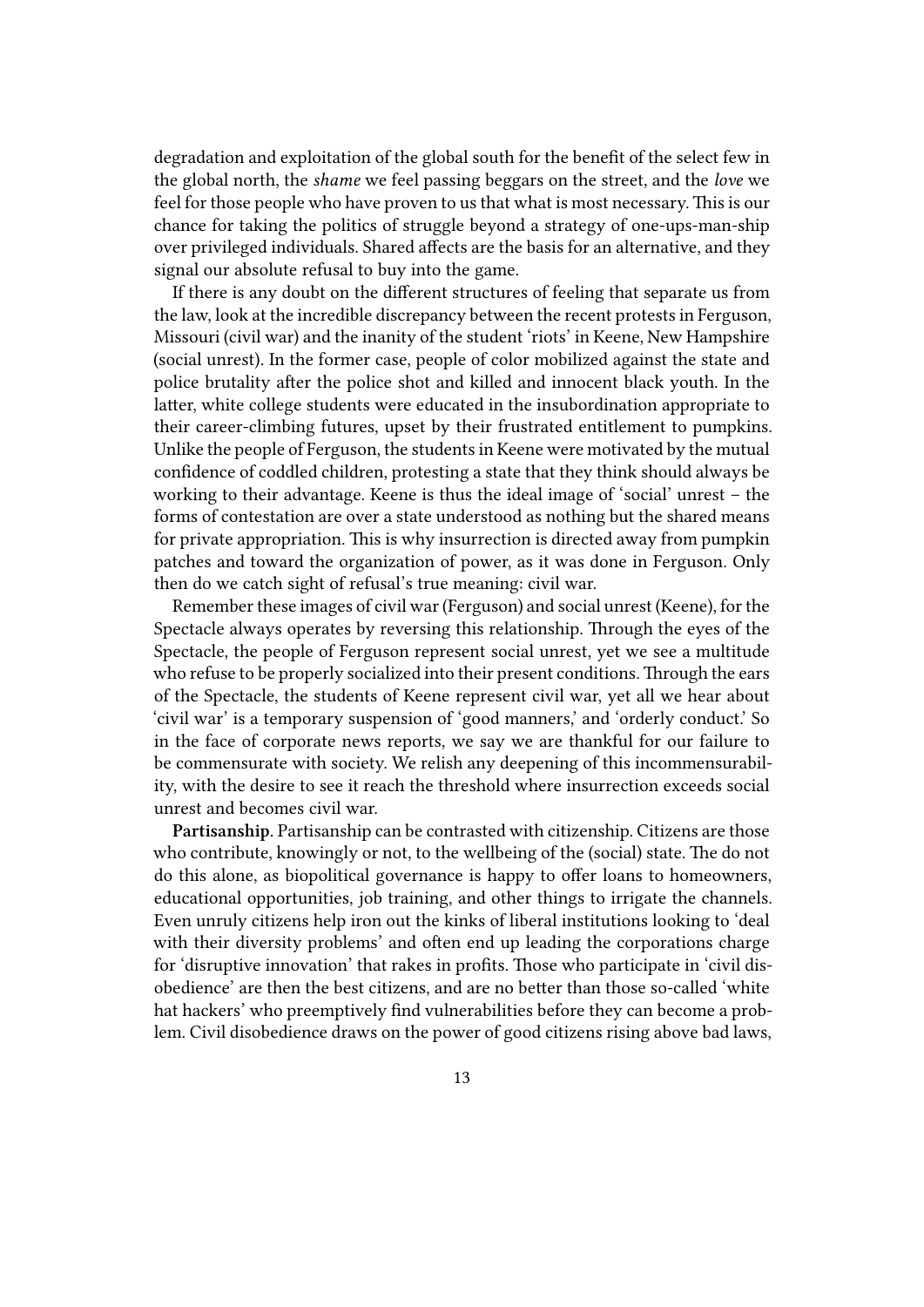implying of course, that citizens will publicly flaunt their own best behavior until they get the good laws that such good people deserve. Partisans, in contrast, are those who covertly fight a civil war. To be clear, we do not mean partisan politicians who are shill supporters of a cause. We mean the armed groups of history, such as the Soviet Partisans who fought a guerrilla war against the Nazis. Like their struggle, we must draw power from a surrounding milieu occupied by our enemies. While not criminal in principle, we act criminal in effect, acting in the furtive secrecy necessary to pull off sophisticated plots. This is a conspiracy, and we must learn how to act as smart, capable, and free conspirators. (That is the only version of freedom we can bear muttering: at large.) Making matters more complicated, the line between citizen and partisan zigzags through every one of us. Citizens follow the rules of the road while partisans drain the state's capacity to rule – yet even partisans drive of the correct side of the street on their way to blow up a bank. The fantasy of always living one's life as a partisan is a false one. The political question is how best to weave each rhythm into an eccentric counterpoint whose crescendoing moments of intensity are expended by the partisan and not the citizen.

Fanonian decolonial partisanship among the most intense example of partisanship. In 1963, Frantz Fanon addresses the colonial question in *The Wretched of the Earth* by saying that the time for thinking is over and the time for action is now. One could understand the distinction as a dull call for urgency, but that is far from the truth. The claim that he is making is far stronger; it is a response to the question of rhetoric that Spivak will make so many years later, "can the subaltern speak?" Fanon has been largely drowned out by humanist chatter that says that the subaltern should talk of 'our shared humanity.' Yet a unanimously denigrated people have little to gain from the language of universality. Kwamé Ture (at the time Stockley Carmichael, Chairman of the Student Nonviolent Coordinating Committee), revealed how humanism leads to tactical error, arguing that "Dr. King's policy was that nonviolence would achieve the gains for black people in the United States. His major assumption was that if you are nonviolent, if you suffer, your opponent will see your suffering and will be moved to change his heart. That's very good. He only made one fallacious assumption: In order for nonviolence to work, your opponent must have a conscience. The United States has none."<sup>12</sup> The failure of humanism should be obvious – because empires are built on reason, tearing down an empire requires a confrontation with reason itself. Such a confrontation should not be performed head-on. Disputing colonial reason reveals its hollowness, as its contradictory voice is a resonance chamber that contains no fixed propositional

<sup>&</sup>lt;sup>12</sup> Speech in Stockholm, available in audio-visual format in The Black Power Mixtape, Olsson 2011.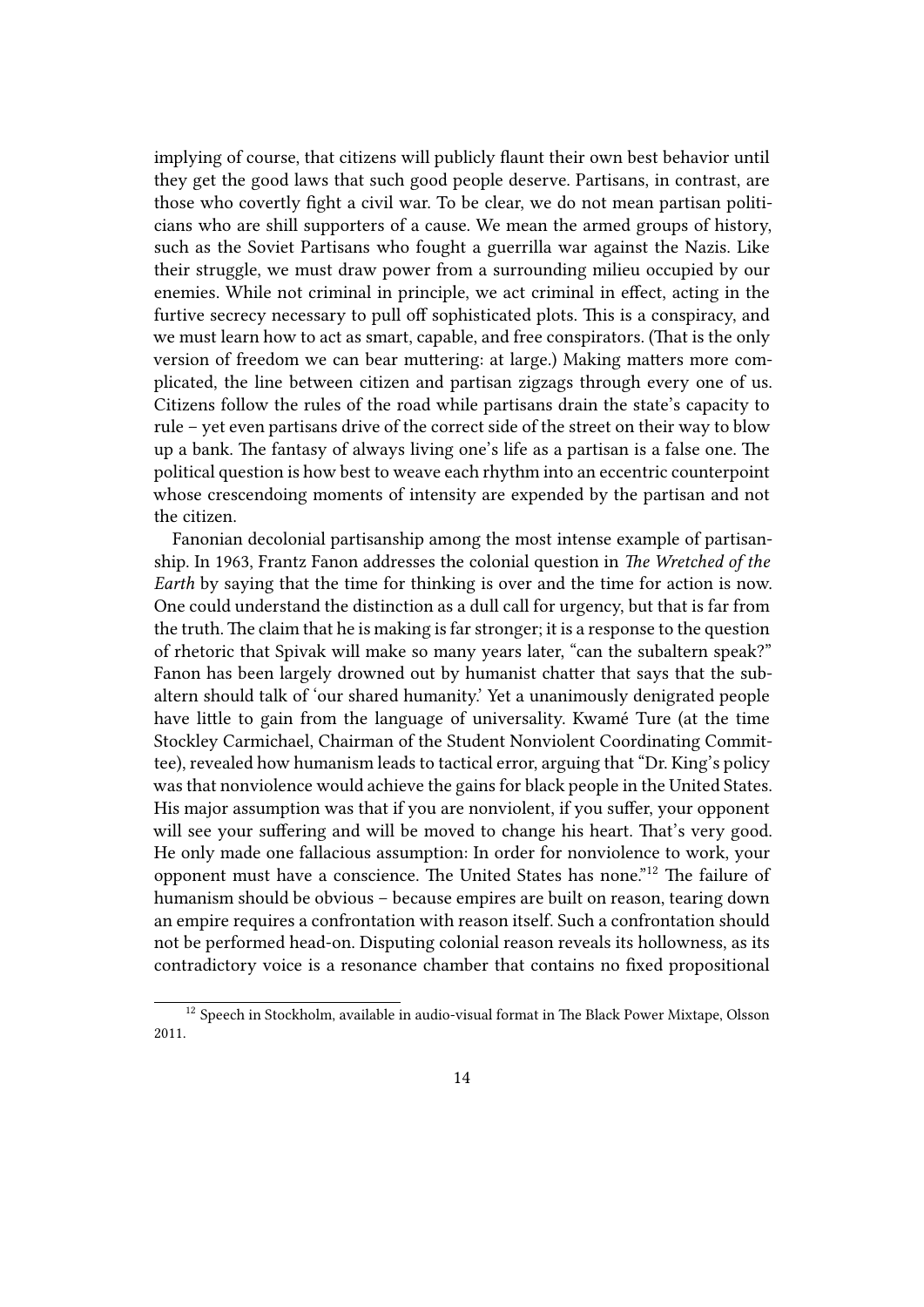content. Fanon recognizes the fruitlessness of fighting for legitimacy in a courthouse where one has no standing. He understands that the power of the colonial subject resides instead in its status as an object of desire. Colonial powers are both in love with but fearful of the native, which causes anxiety, paranoia, and obsession. "We must keep our eye on them! They cannot be trusted! Do not trust their sly, duplicitous mutterings!" Fulfilling his end of the seduction, Fanon gives a definitive answer to Spivak's question: the partisan should not speak their mind but rather voice their fury through action.

Jackie Wang's recent article "Against Privilege" outlines the consequences of Fanonian partisanship. She masterfully lists numerous examples of violence against people of color that never gained the notoriety of the Trayvon Martin case. The cause, she says, is that the appearance of innocence has become a precondition for public sympathy. This is why Trayvon Martin was presented as 'just a kid,' and we would add, why everyone emphasized Michael Brown's 'potential as a college student.' Wang's diagnosis is fairly non-controversial, as there are many humanist feminists who use it when arguing for simply expanding the frame of grievable bodies ("count more than the American deaths in the War on Terror," they say). Wang flips the script, however, arguing that the cult of innocence has lead to a politics of safety. 'Privilege analysis,' her target, appears obsessed with safely 'securing' the vulnerability of at-risk populations. Wang shows that time and again, how privilege theory is mobilized: people of color as patronized as unable to participate in actions because of the differential risks entailed (likelihood to be targeted by the police, ability to make bail, etc.), and instead either the objects of charity or subjects capable only of retreat. Wang correctly asserts that the fact of those power differentials is accurate, but the politics of safety only draws conservative conclusions. This is because more privileged actors may have 'less to lose,' but they also have less to gain – they engage in radical politics out of choice, either on a whim or out of a misplaced sense of guilt, and can back out at any time without much consequence. Against the politics of safety that encourages only protection or retreat, Wang proposes a *militancy of the most vulnerable* where "it is precisely the risk that makes militant action more urgent – liberation can only be won by risking one's life" (10). Militancy underwritten by risk, she explains, fights with tools forged from riskiness. In principle, the same swelling of emotions that hardens into colonial "kernel of despair" becomes an essential resource for action when its direction is reversed (Wretched of the Earth, 293). This is the cruel capacity of partisanship, and it is exhibited when those most familiar with the territory transform their enemy's base of operations into a source of hostility.

**Revenge.** We find revenge underrated and underutilized. Revenge is as easy as it is familiar. It follows a comforting, geometric logic. It avoids the silly question of justice that seems to abstract to us to hold any value. Rather, its object is the real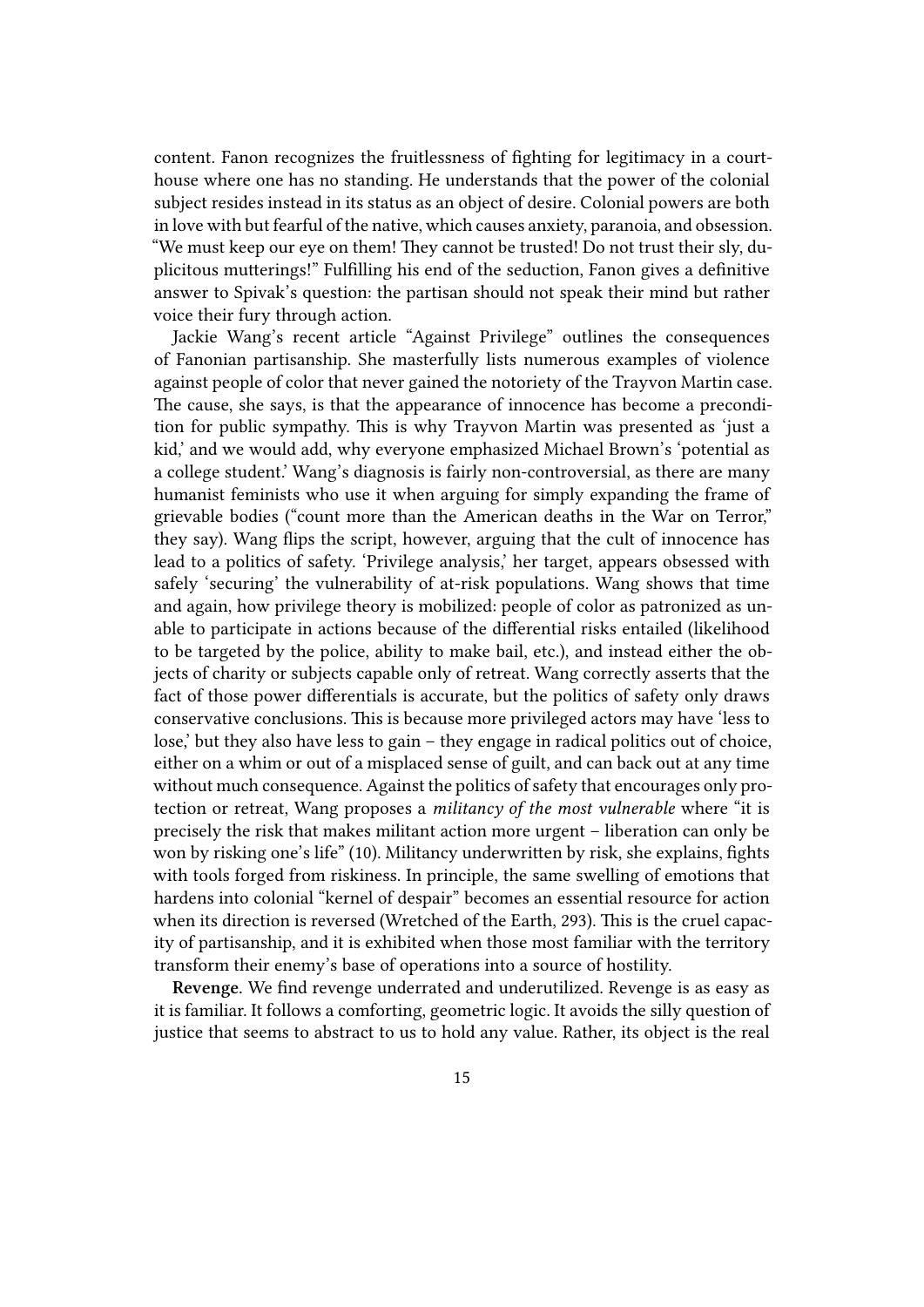cause of suffering. Within intimate quarters, we may hold open the possibility for forgiveness (whatever that may be). But in approaching our enemies through the dilemma of "to punish or forgive," there must be a different solution. Our enemies can never be forgiven. Instead, we say to punish and forget. Continue until you "destroy what destroys you."<sup>13</sup>

The most satisfying form of revenge is depicted in Lars von Trier's *Antichrist*. In it, we are shown how gender transmutes into the dark forces of nature. She is lightning. She is thunder. She is a swarm of locusts that descends like a plague on mankind.<sup>14</sup> The heroine does not disavow her gender but allows it to consume her, and she dissolves in it, only to emerge uncompromising hostile, operating at the edge of consciousness. By the time that "chaos reigns," subjectivity is left behind as a mere afterthought. It shows how subjectivity is a disposable accident – a mistaken focus caused by arrogance. More importantly, her transformation demonstrates how points of trauma either sediment into a fragile self or are turned inside-out with terrifying force. Liberal feminists, most of them men, dismissed the film as misogynist tripe. What a convenient way to ignore a very real path to women's empowerment. Von Trier himself provides this excuse, as he famously plays out his anger with his second-wave mom through his films. We hear that he is sadistic to women actors, and his misogyny is not hard to spot. The fate of women is central to his narratives, and one could read *Antichrist* as the nightmare of a misogynist. We will not argue with this interpretation but just flip it on its head: *Antichrist* is our holy ideal. Her ordainment by nature, "Satan's church," is not a credentialization but an increase in capacity.<sup>15</sup> She gives up her trembling fear for a pornographic combination of lust and desperation. The depravity of her sexuality is overshadowed only by the vengeful punishment she dishes out. Our heroine claws out of her paralyzing trauma by injuring her husband, mutilating and manipulating his impotent 'caring' liberalism for her own pleasure.

Afamiliar example for us is the vengeance of queers that 'bash back.' Explored with ferocity in *Queer Ultraviolence*, it is clear that queers do not always need 'protection' from the violence of society. Queer vengeance turns demands for submission into the fire that fuels criminal intimacies. *Are Christian protesters blocking the*

<sup>&</sup>lt;sup>13</sup> A 1969 song, "Macht kaputt, was euch kaputt macht," written by Rio Reiser and Norbert Krause for the play *Rita und Paul*, and later recorded in 1970s by Reiser's band Sharam.

 $14$  Do not take mistake this as essentialism, as we do not mean to imply that there is some natural quality to women that allows them to channel nature. This is not some half-baked ecofeminism. We take Judith Butler's "Critically Queer" as a point of departure to simply note how 'women' can mutate into the cruel power of a milieu through "a compulsory repetition of prior and subjectivating norms" (17).

<sup>&</sup>lt;sup>15</sup> Earlier in this piece, we criticized theology. This should go without being said, but our claims here are wordplay and not a support of Satanism or any other theism, no matter how debauched.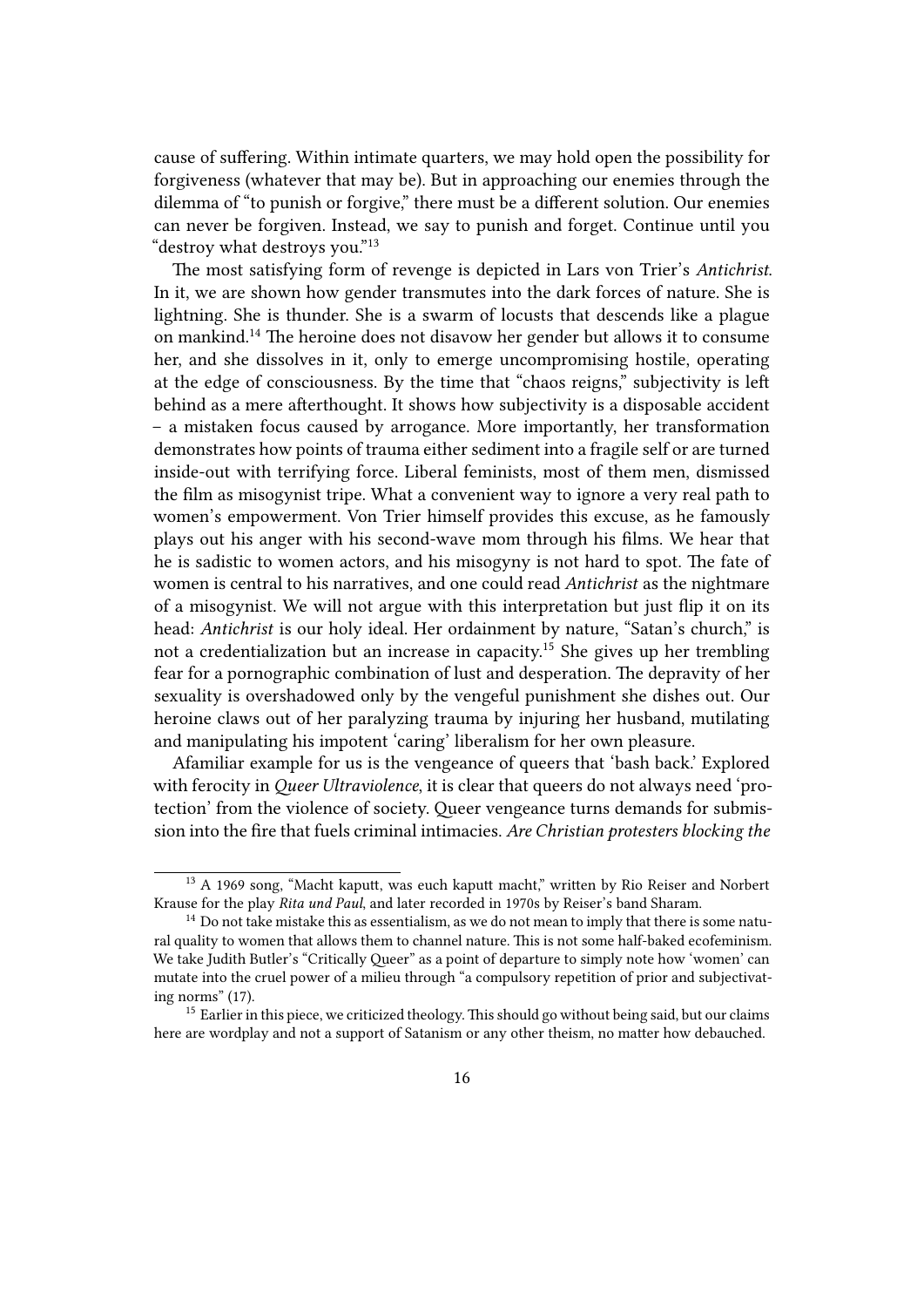*park where a Pride stage is being set up? Form a crew and roll on them hard. Did it not save the stage? So what! The newfound taste of power will awaken new appetites. The party will go on…* It is easy to see why Bash Back! burned out. It is hard to live a life always consumed with white-hot rage. Do not be mistaken: we are not preaching moderation. We are concerned with something much more mundane, which is how to avoid ending up like Valerie Solanas, dying broke and alone. Bash Back!, for all its talk of criminality, merely détourned the old game of identity-based visibility politics. For evidence, consider that the majority of writing collected in their anthology are communiques meant to publicize their actions. (We promise not to say anything about *Details* magazine.) Though a little too close to civil disobedience for comfort, Bash Back! remains an important experiment in politics worthy of repetition in new ways, in new contexts.

### **III. In Defense of Cruelty**

This volume offers five striking cases of cruelty. The first is Global Shade's maximalist defense of the slogan, 'we want everything,' entitled "Nice Shit for Everybody." The audacity of the piece is its brilliance. They cruelly take leftists to task for using a theological narrative that builds a false equivalence between atonement and political success. We will not apologize for our desires, they declare, and subsequently pose the revolutionary demand for a system that can actually sate them. Such a thirst for communism has nothing to do with respect for the motherland, the glorification of work, and definitely not forced rationing. Restraint must be purged from our political vocabulary! There is nothing fearful about indulgence. Nothing has made reading Marx's *Capital Volume II*, in part a sloppy treatise on consumption, so delicious.

The next contribution is a rigorous challenge to idealizations of anarchist life. In this piece, "An Enduring Passion for Criminality," Tom Nomad and Gallus Stanig Mag draw a clear line between anarchists who want to *feel criminal* and those who *commit crimes*. The difference, they show, is that self-styled criminals simply flaunt an appearance to be recognized by others while actual crimes dismantles material deployments of the state. The key to the separation between the narcissism of publicly opposing the law, an ethical practice they lay at the feet of Kant, and the strategic necessity for concrete acts that diminish the forces of our enemies. The lesson to be taken from this piece is clear: we need fewer criminals and more crimes.

*Hostis* is also pleased to publish a number of creative pieces.The first is a paean to Ulrike Meinhof, "¿Ulrike?" In this pair of poems, Daniel Gutiérrez explores the selfinflicted cruelty of Meinhof's alleged suicide in Stammheim Prison. Incredible sus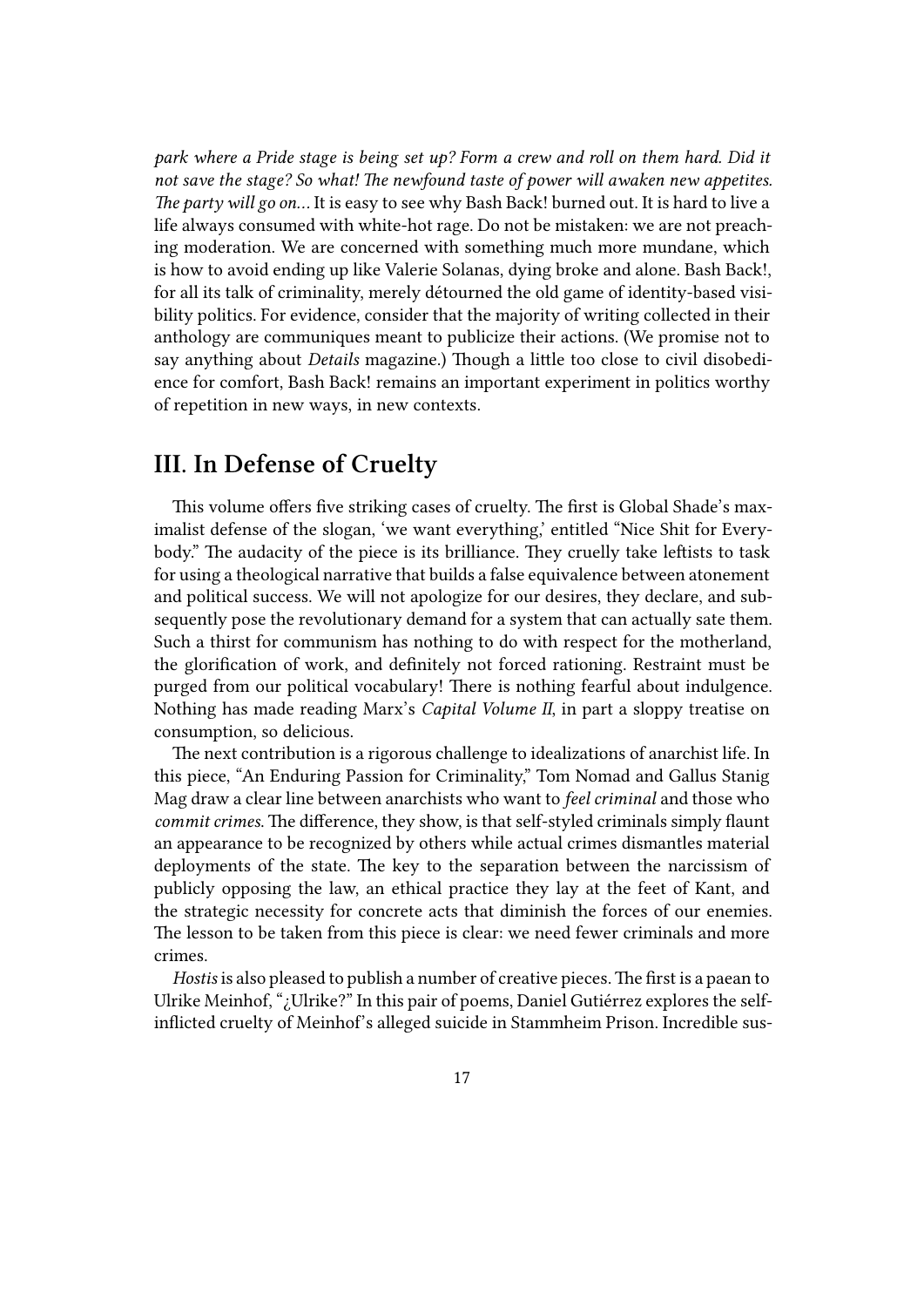picion surrounds the event, and the Red Army Faction insists that the Stammheim suicides were murders. Key physical evidence was destroyed before independent autopsies, that evidence that did remain contradicted the state's case, and the stateappointed doctors who performed the government autopsy had already been accused of misconduct – not the least of which, a forensic surgeon for the autopsy was a former Nazi and even kept death masks of numerous Red Army Faction members as mementos. Gutiérrez goes beyond the controversy to ponder the difficult consequences of 'what if?'

What follows is "There is a Third Thing," an interview with the capo of a Brazilian prison gang translated from Portuguese by Pepe Rojo. In it, we hear the words of Marcos "Marcola" Camacho, leader of the criminal organization Primer Comando de la Capital (PCC, Capital's First Commando). Perhaps simply bluster, but Marcola boldly claims that the terror of prison is nothing compared to the terrifying power of a fully functioning criminal organization. Beyond the bravado, he gives a wideranging strategic assessment of Brazil. His most provocative suggestion is that there is a now underclass "raise in the mud," "educated in the streets," and "armed with "satellites, cellular phones, internet, modern weaponry." He names them the subjects of 'post-poverty' and claims that will inherit the earth.

The issue ends with a poem by Cassandra Troyan, "Interlude III." The poem is a portrait of the beautiful devastation wreaked by sexuality. In it, we are given a subterranean view of cruelty as a wild, destructive force. Stark statements propel the poem, signaling a series of punctual moments that shatter idealized notions of the body. The corporeal scene yawns with mouth and taste imagery, spilling its guts. To us, the poem demonstrates the deepness of queer sexuality. We see how gestures sprung from the body in fragments can overpower the heady thoughts born from men's jailhouse of reason. At its most heinous, it is at its very best.

Theses five pieces are only a small snapshot of cruelty. We can already see beyond it – to a building cold war between those who actively frustrate the rule of law, and the forces of repression that extend the social order. Even in our small survey, our intention is to make something incredibly clear. We want little truck with self-sacrifice, social protest, collective process, and democratic equality. Rather, the way forward burns hot with the cold desires of masochism, civil war, partisanship, and revenge.